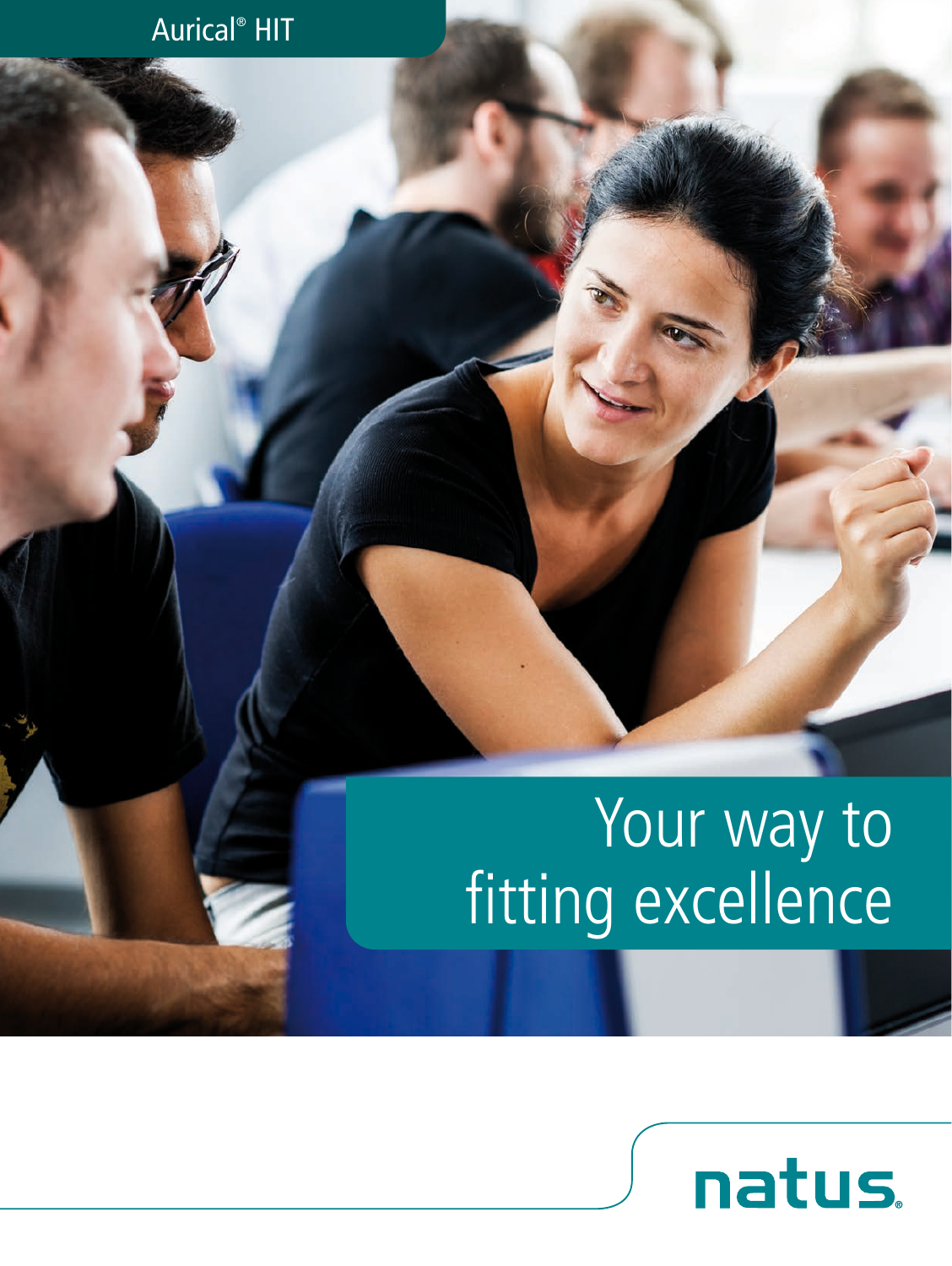## Aurical® HIT

# The test chamber

**Minimal footprint. Maximum benefit**



**Portable:** The compact design makes it convenient to bring it with you on home visits or move it between offices.

> **Unique:** Combines a small footprint with an extensive feature set and ease-of-use for Coupler Based Fitting using RECD and carrying out customized measurements.

Aurical® HIT offers a new approach to Hearing Instrument Testing. The vertical design combines a small footprint with a strong feature set and portability. Aurical HIT allows you to do intuitive Coupler Based Fitting with RECDs, preprogramming, and pre-fitting without the client's presence. It can operate independently of the other Aurical elements. Or you can connect it to the Aurical Aud or simply directly to your computer running Otosuite® software - the shared interface for all Aurical elements.

**AURICAL** 

Aurical HIT delivers exceptional flexibility so you can fit clients your way. Measure according to IEC and ANSI test standards or carry out FreeStyle measurement. Customize both stimuli and prescriptive targets to suit your needs. And the Otosuite User Tests permit partial and full test sequences for consistency, easeof-use and efficiency.

Aurical HIT provides a true picture of every hearing instrument regardless of manufacturer or type. Furthermore its flexible measurement design makes it perfect for verification of wireless features.



**The hearing instruments** are easily placed correctly for accurate and reliable measurements. The **OnePosition** method accommodates all

measurements.



#### **THE FACTS**

- **•** Coupler Based Fitting using RECD according to DSL v5.0b and NAL NL2
- **•** For pediatric and adult clients
- **•** HI testing according to IEC and ANSI standards or customized to your needs
- **•** Verification of wireless technology
- **•** Directionality testing
- **•** 2 channel stimulus in PMM FreeStyle
- **•** Custom stimuli and custom targets
- **•** Otosuite interface
- **•** USB powered
- **•** OnePosition
- **•** Snap-on couplers
- **•** Autodetecting battery pills
- **•** Built-in automatic induction loops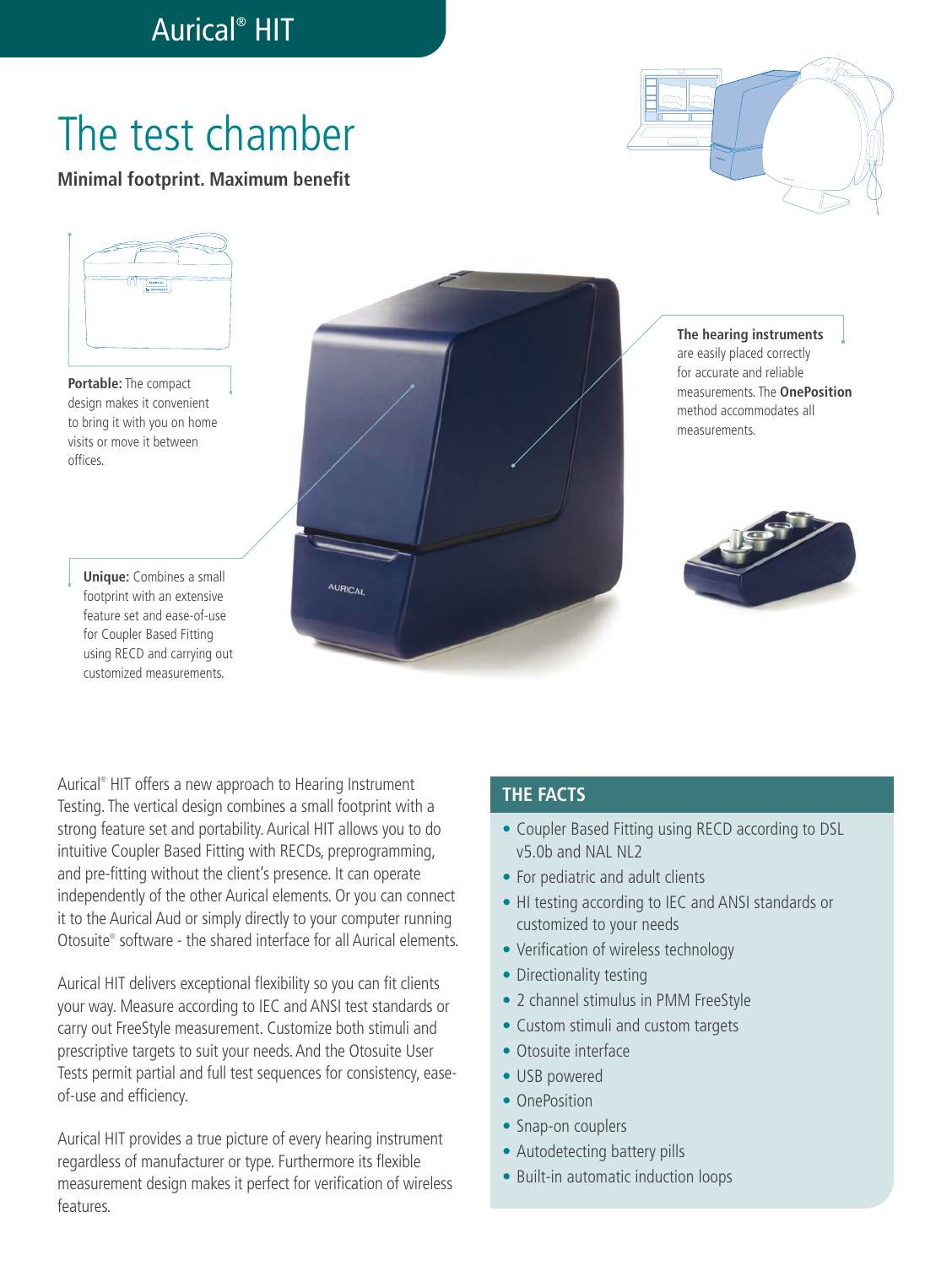# The unique OnePosition concept

**Easy to work with. High quality every time**



Testing hearing instruments used to be a hassle with a disjointed workflow. That's why we created the **OnePosition** concept.

OnePosition is a unique method which combines ease of use with accuracy and quality. In short, OnePosition is about quickly and easily placing the hearing instrument in a secure position inside the test chamber, and then not having to reposition it further for directionality or induction coil measurements. And that goes for all hearing instrument formats – including FM solutions. The design of Aurical HIT ensures that each traditional step in Coupler Based Fitting or Hearing Instrument Testing is either eliminated or at least made easier.

Here are some examples: the accessory box serves as a holder for the coupler adapters that helps you attach the HI to the





adapter. This adapter snaps easily onto the integrated coupler and microphone that is effortlessly connected in a designated slot that ensures a correct height of the hearing instrument for any measurement. The gooseneck reference microphone is easy to position and stays securely in place. Cables are virtually eliminated and so are couplers that roll on the floor of the test chamber. The built-in induction loops provide a very consistent magnetic field so that it is no longer necessary to re-orient the hearing instrument for that sweet spot before carrying out the measurement.

This is OnePosition – quality has never been easier. Aurical HIT was created to support your unique way of working – not the other way around.



*Intuitive RECD operation in Otosuite. Demonstration of advanced hearing instrument features.*

#### **See the video about the unique OnePosition concept at hearing-balance.natus.com/aurical**